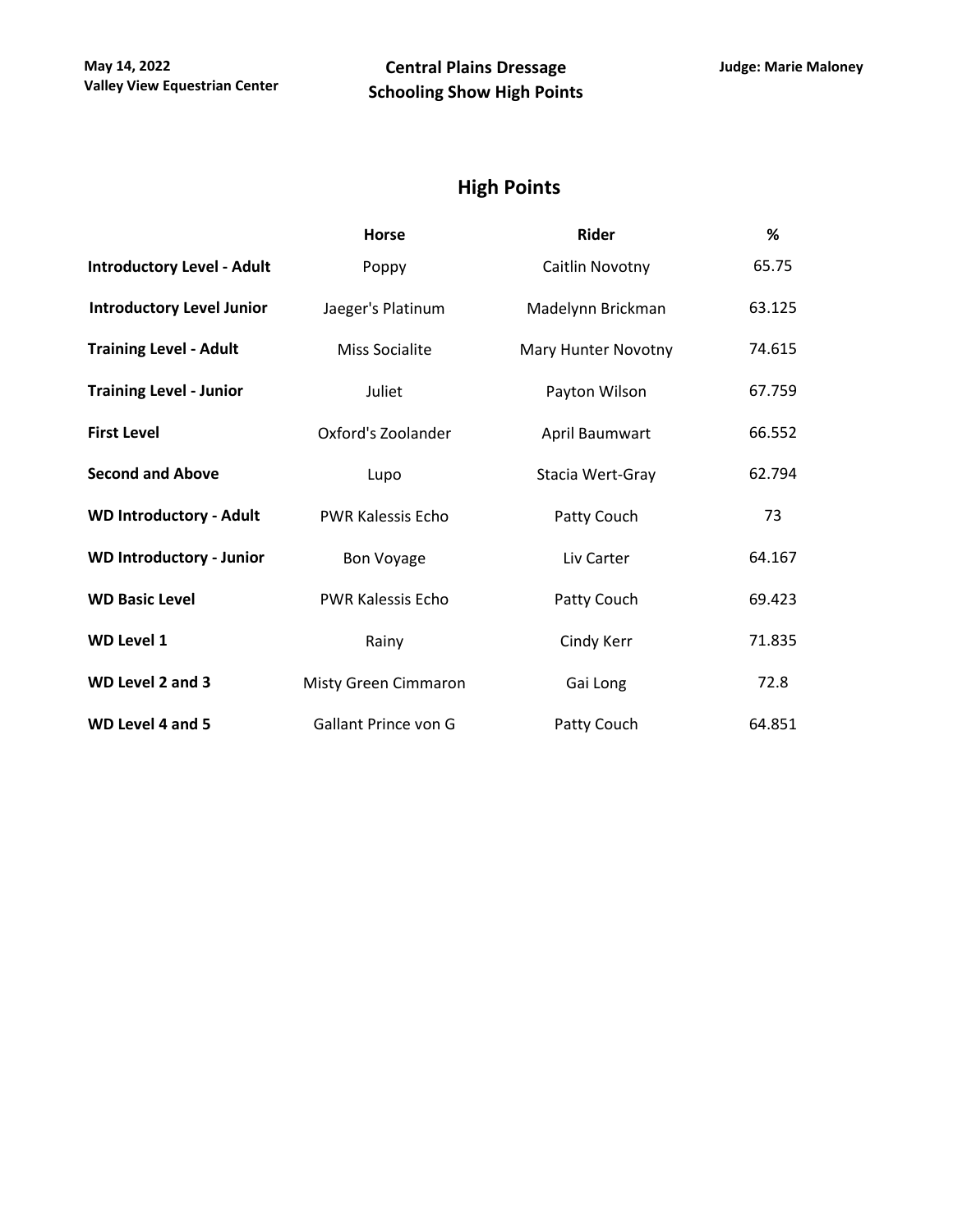| Suitability W/T or W/J<br>(C) Maloney,     |                             |                                    |                      |         |               |                |
|--------------------------------------------|-----------------------------|------------------------------------|----------------------|---------|---------------|----------------|
| 258 Jamie Buford                           | Cash                        | Online Test Place Holder           | <b>Adult Amateur</b> | 0.0     | 0.000%        | 1              |
| Suitability W/T/C or W/J/L<br>(C) Maloney, |                             |                                    |                      |         |               |                |
| 279 Sacha Hoffman                          | <b>Barbwire</b>             | Online Test Place Holder           | <b>Adult Amateur</b> | $0.0\,$ | 0.000%        | 1              |
| <b>Equitation W/T/C or W/J/L</b>           |                             |                                    |                      |         |               |                |
| (C) Maloney,<br>170 Payton Wilson          | Juliet                      | <b>Online Test Place Holder</b>    | JR/YR                | 0.0     | 0.000%        | $\mathbf{1}$   |
| <b>Lead Line - Simple Pattern</b>          |                             |                                    |                      |         |               |                |
| (C) Hessel,                                |                             |                                    |                      |         |               |                |
| 169 Brooklyn Taylor                        | Apache                      | Online Test Place Holder           | JR/YR                | 0.0     | 0.000%        | 1              |
| 134 Nora Dye                               | Rowan                       | Online Test Place Holder           | JR/YR                | 0.0     | 0.000%        | $\mathbf{1}$   |
| <b>Introductory Level Test A</b>           |                             |                                    |                      |         |               |                |
| (C) Hessel,                                |                             |                                    |                      |         |               |                |
| 242 Emily Wolf                             | Dom Perignon                | Introductory Walk-Trot Test A 2019 | <b>Adult Amateur</b> | 93.5    | 58.438%       | 1              |
| 148 Madelynn Brickman                      | Jaeger's Platinum           | Introductory Walk-Trot Test A 2019 | JR/YR                | 100.5   | 62.813%       | $\mathbf{1}$   |
| 165 Anna Hickenbottom                      | Tony                        | Introductory Walk-Trot Test A 2019 | JR/YR                | 97.5    | 60.938%       | $\overline{2}$ |
| 173 Charlee Watson                         | Jadehanna Calibalm (Callie) | Introductory Walk-Trot Test A 2019 | JR/YR                | 94.0    | 58.750%       | 3              |
| 283 McKenzie Taylor                        | Apache                      | Introductory Walk-Trot Test A 2019 | JR/YR                | 94.0    | 58.750%       | 3              |
| 295 Aspyn Grannis                          | Celtic Dollywood            | Introductory Walk-Trot Test A 2019 | JR/YR                | 90.5    | 56.563%       | 55             |
| 192 Blakely Morton                         | Checkers                    | Introductory Walk-Trot Test A 2019 | JR/YR                | 86.5    | 54.063%       | 6              |
| <b>Introductory Level Test B</b>           |                             |                                    |                      |         |               |                |
| (C) Maloney,                               |                             |                                    |                      |         |               |                |
| 242 Emily Wolf                             | Dom Perignon                | Introductory Walk-Trot Test B 2019 | <b>Adult Amateur</b> | 99.0    | 61.875%       | 1              |
| 148 Madelynn Brickman                      | Jaeger's Platinum           | Introductory Walk-Trot Test B 2019 | JR/YR                | 101.0   | 63.125%       | $\mathbf{1}$   |
| 165 Anna Hickenbottom                      | Tony                        | Introductory Walk-Trot Test B 2019 | JR/YR                | 98.5    | 61.563%       | 2              |
| 173 Charlee Watson                         | Jadehanna Calibalm (Callie) | Introductory Walk-Trot Test B 2019 | JR/YR                | 98.0    | 61.250%       | 3              |
| 192 Blakely Morton                         | Checkers                    | Introductory Walk-Trot Test B 2019 | JR/YR                | 95.5    | 59.688%       | $\overline{4}$ |
| 295 Aspyn Grannis                          | Celtic Dollywood            | Introductory Walk-Trot Test B 2019 | JR/YR                | 95.0    | 59.375%       | 5              |
| 283 McKenzie Taylor                        | Apache                      | Introductory Walk-Trot Test B 2019 | JR/YR                | 87.5    | 54.688%       | 6              |
| 291 Caitlin Novotny                        | Poppy                       | Introductory Walk-Trot Test B 2019 | Open                 | 100.0   | 62.500%       | $\mathbf{1}$   |
| <b>Introductory Level Test C</b>           |                             |                                    |                      |         |               |                |
| (C) Maloney,                               |                             |                                    |                      |         |               |                |
| 291 Caitlin Novotny                        | Poppy                       | Introductory Walk-Trot Test C 2019 | Open                 |         | 131.5 65.750% | 1              |
| <b>Training Level Test 1</b>               |                             |                                    |                      |         |               |                |
| (C) Maloney,                               |                             |                                    |                      |         |               |                |
| 8 Mary Hunter Novotny                      | <b>Miss Socialite</b>       | Training Level, Test 1 2019        | <b>Adult Amateur</b> |         | 194.0 74.615% | 1              |
| 113 Vickie Heath                           | Mantreh Sport               | Training Level, Test 1 2019        | <b>Adult Amateur</b> |         | 171.0 65.769% | $\overline{2}$ |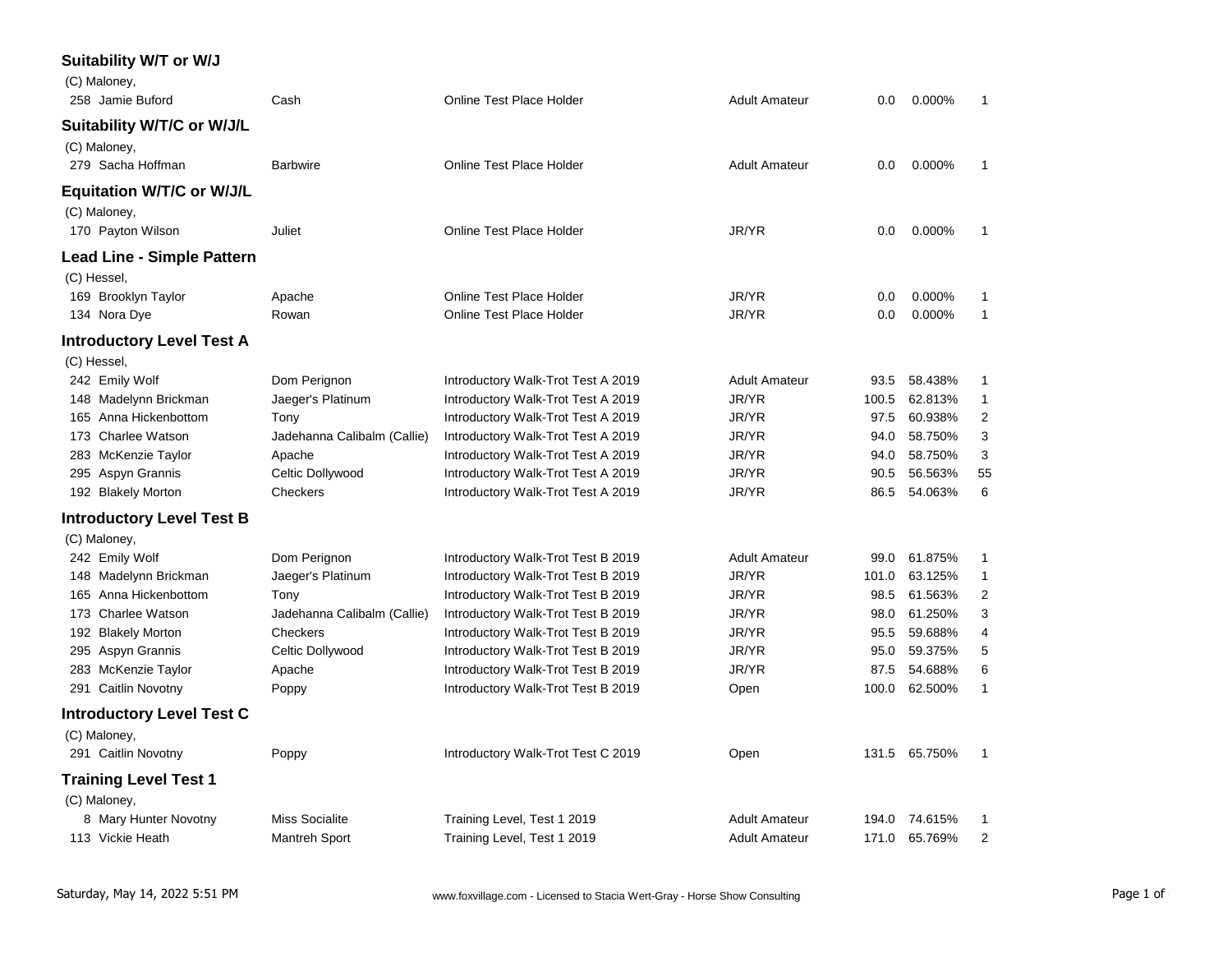## **Training Level Test 2**

| (C) Maloney,                           |                          |                               |                      |       |               |              |
|----------------------------------------|--------------------------|-------------------------------|----------------------|-------|---------------|--------------|
| 8 Mary Hunter Novotny                  | Miss Socialite           | Training Level, Test 2 2019   | <b>Adult Amateur</b> | 211.5 | 72.931%       | 1            |
| 113 Vickie Heath                       | Mantreh Sport            | Training Level, Test 2 2019   | <b>Adult Amateur</b> | 195.0 | 67.241%       | 2            |
| 170 Payton Wilson                      | Juliet                   | Training Level, Test 2 2019   | JR/YR                | 196.5 | 67.759%       | 1            |
| 174 Audrey McKenna                     | Madigan von Benestar     | Training Level, Test 2 2019   | Open                 | 195.0 | 67.241%       | $\mathbf{1}$ |
| <b>Training Level Test 3</b>           |                          |                               |                      |       |               |              |
| (C) Maloney,                           |                          |                               |                      |       |               |              |
| 113 Vickie Heath                       | Mantreh Sport            | Training Level, Test 3 2019   | <b>Adult Amateur</b> | 195.0 | 67.241%       | 1            |
| 279 Sacha Hoffman                      | <b>Barbwire</b>          | Training Level, Test 3 2019   | <b>Adult Amateur</b> | 179.5 | 61.897%       | 2            |
| 170 Payton Wilson                      | Juliet                   | Training Level, Test 3 2019   | JR/YR                | 189.5 | 65.345%       | $\mathbf{1}$ |
| 174 Audrey McKenna                     | Madigan von Benestar     | Training Level, Test 3 2019   | Open                 | 191.0 | 65.862%       | 1            |
| <b>First Level Test 1</b>              |                          |                               |                      |       |               |              |
| (C) Maloney,                           |                          |                               |                      |       |               |              |
| 204 April Baumwart                     | Oxfords Zoolander        | First Level, Test 1 2019      | <b>Adult Amateur</b> | 193.0 | 66.552%       | 1            |
| 83 Marilee Tussing                     | Roscommon Monday Mornin  | First Level, Test 1 2019      | Open                 | 192.0 | 66.207%       | $\mathbf{1}$ |
| <b>First Level Test 2</b>              |                          |                               |                      |       |               |              |
| (C) Maloney,                           |                          |                               |                      |       |               |              |
| 204 April Baumwart                     | Oxfords Zoolander        | First Level, Test 2 2019      | <b>Adult Amateur</b> | 228.5 | 65.286%       | 1            |
| 83 Marilee Tussing                     | Roscommon Monday Mornin  | First Level, Test 2 2019      | Open                 | 231.5 | 66.143%       | $\mathbf{1}$ |
| <b>Prix St. Georges</b>                |                          |                               |                      |       |               |              |
| (C) Maloney,                           |                          |                               |                      |       |               |              |
| 45 Stacia Wert-Gray                    | Lupo                     | FEI Prix St. Georges 2018     | <b>Adult Amateur</b> |       | 213.5 62.794% | -1           |
| <b>Sport Horse in Hand</b>             |                          |                               |                      |       |               |              |
| (C) Maloney,                           |                          |                               |                      |       |               |              |
| 114 Janelle Williams                   | Reverence                | USDF Prospects In-Hand 2019   | <b>Adult Amateur</b> |       | 81.2 81.200%  | -1           |
| <b>Western Dressage Introductory 1</b> |                          |                               |                      |       |               |              |
| (C) Maloney,                           |                          |                               |                      |       |               |              |
| 258 Jamie Buford                       | Cash                     | Western Dressage Intro Test 1 | <b>Adult Amateur</b> | 140.0 | 63.636%       | 1            |
| 144 Liv Carter                         | Bon Voyage               | Western Dressage Intro Test 1 | JR/YR                | 137.0 | 62.273%       | $\mathbf{1}$ |
| <b>Western Dressage Introductory 2</b> |                          |                               |                      |       |               |              |
| (C) Maloney,                           |                          |                               |                      |       |               |              |
| 144 Liv Carter                         | Bon Voyage               | Western Dressage Intro Test 2 | JR/YR                |       | 115.5 64.167% | -1           |
| <b>Western Dressage Introductory 4</b> |                          |                               |                      |       |               |              |
| (C) Maloney,                           |                          |                               |                      |       |               |              |
| 96 Patty Couch                         | <b>PWR Kalessis Echo</b> | Western Dressage Intro Test 4 | Open                 |       | 146.0 73.000% | -1           |
|                                        |                          |                               |                      |       |               |              |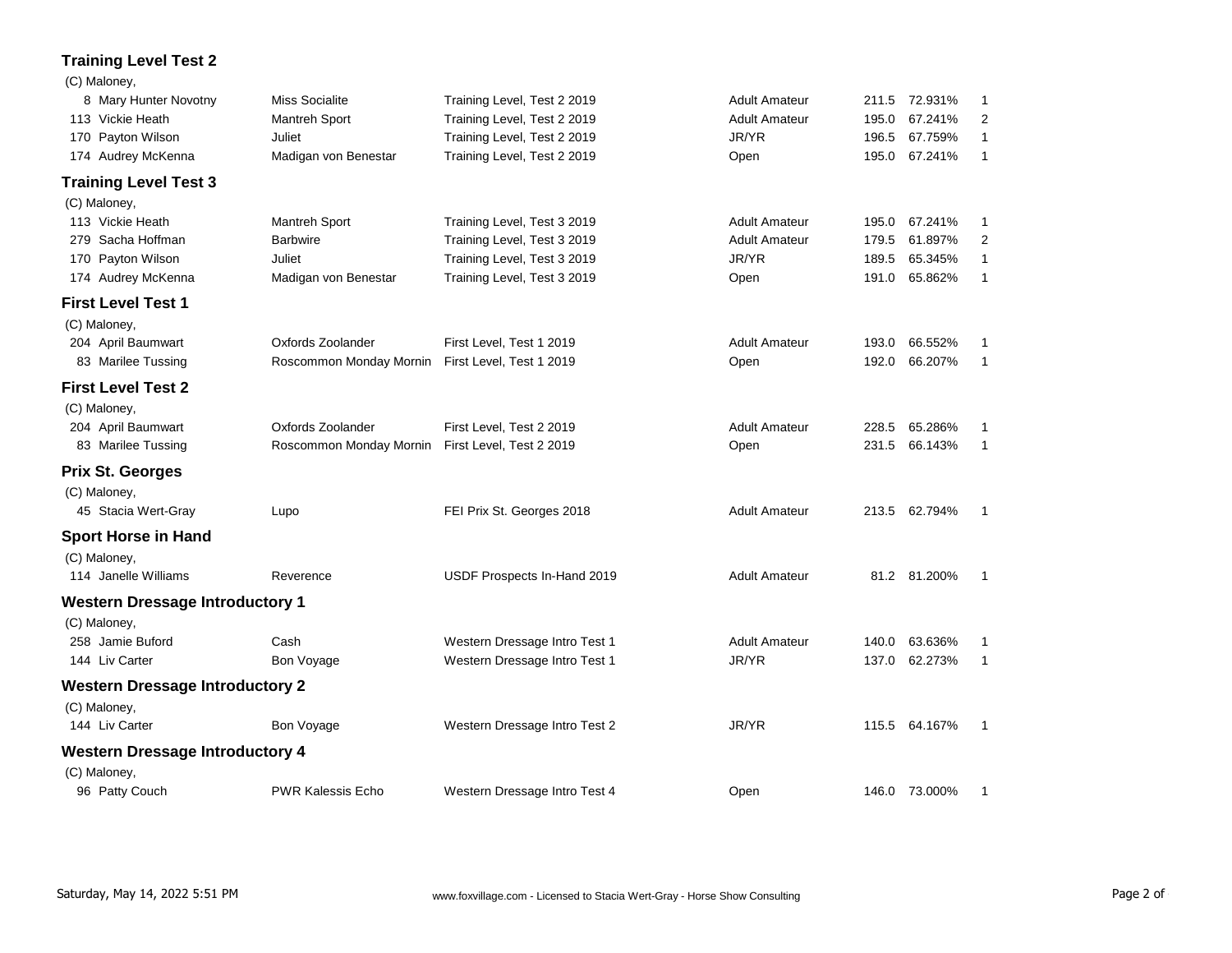| <b>Western Dressage Basic 1</b>        |                          |                                 |                      |       |               |                |
|----------------------------------------|--------------------------|---------------------------------|----------------------|-------|---------------|----------------|
| (C) Maloney,                           |                          |                                 |                      |       |               |                |
| 96 Patty Couch                         | <b>PWR Kalessis Echo</b> | Western Dressage Basic Test 1   | Open                 |       | 180.5 69.423% | $\overline{1}$ |
| Western Dressage Level 1 test 1        |                          |                                 |                      |       |               |                |
| (C) Maloney,                           |                          |                                 |                      |       |               |                |
| 133 Stacey Prock                       | <b>Blu Holly Hock</b>    | Western Dressage Level 1 Test 1 | <b>Adult Amateur</b> |       | 144.5 57.800% | 1              |
| <b>Western Dressage Level 1 Test 2</b> |                          |                                 |                      |       |               |                |
| (C) Maloney,                           |                          |                                 |                      |       |               |                |
| 133 Stacey Prock                       | <b>Blu Holly Hock</b>    | Western Dressage Level 1 Test 2 | <b>Adult Amateur</b> |       | 168.5 62.407% | -1             |
| <b>Western Dressage Level 1 Test 3</b> |                          |                                 |                      |       |               |                |
| (C) Maloney,                           |                          |                                 |                      |       |               |                |
| 87 Cindy Kerr                          | Rainy                    | Western Dressage Level 1 Test 3 | <b>Adult Amateur</b> |       | 223.0 71.935% | -1             |
| <b>Western Dressage Level 1 Test 4</b> |                          |                                 |                      |       |               |                |
| (C) Maloney,                           |                          |                                 |                      |       |               |                |
| 87 Cindy Kerr                          | Rainy                    | Western Dressage Level 1 Test 4 | <b>Adult Amateur</b> |       | 198.5 68.448% | $\overline{1}$ |
| <b>Western Dressage Level 2 Test 1</b> |                          |                                 |                      |       |               |                |
| (C) Maloney,                           |                          |                                 |                      |       |               |                |
| 117 Kyriana Beard                      | Gigi                     | Western Dressage Level 2 Test 1 | JR/YR                | 162.5 | 65.000%       | 1              |
| 105 Gia Long                           | Misty Green Cimmaron     | Western Dressage Level 2 Test 1 | Open                 | 182.0 | 72.800%       | $\mathbf{1}$   |
| 89 Patty Couch                         | PWR Brienne of Tarth     | Western Dressage Level 2 Test 1 | Open                 |       | 164.5 65.800% | $\overline{2}$ |
| <b>Western Dressage Level 2 Test 2</b> |                          |                                 |                      |       |               |                |
| (C) Maloney,                           |                          |                                 |                      |       |               |                |
| 89 Patty Couch                         | PWR Brienne of Tarth     | Western Dressage Level 2 Test 2 | Open                 |       | 183.5 67.963% | $\overline{1}$ |
| <b>Western Dressage Level 2 Test 3</b> |                          |                                 |                      |       |               |                |
| (C) Maloney,                           |                          |                                 |                      |       |               |                |
| 105 Gia Long                           | Misty Green Cimmaron     | Western Dressage Level 2 Test 3 | Open                 |       | 169.5 70.625% | $\mathbf{1}$   |
| <b>Western Dressage Level 3 Test 1</b> |                          |                                 |                      |       |               |                |
| (C) Maloney,                           |                          |                                 |                      |       |               |                |
| 105 Gia Long                           | Misty Green Cimmaron     | Western Dressage Level 3 Test 1 | Open                 |       | 231.0 72.188% | $\overline{1}$ |
| <b>Western Dressage Level 3 Test 4</b> |                          |                                 |                      |       |               |                |
| (C) Maloney,                           |                          |                                 |                      |       |               |                |
| 105 Gia Long                           | Misty Green Cimmaron     | Western Dressage Level 3 Test 4 | Open                 |       | 198.0 70.714% | $\mathbf{1}$   |
| <b>Western Dressage Level 4 Test 1</b> |                          |                                 |                      |       |               |                |
| (C) Maloney,                           |                          |                                 |                      |       |               |                |
| 90 Patty Couch                         | Gallant Prince Von G     | Western Dressage Level 4 Test 1 | Open                 |       | 175.0 64.815% | 1              |